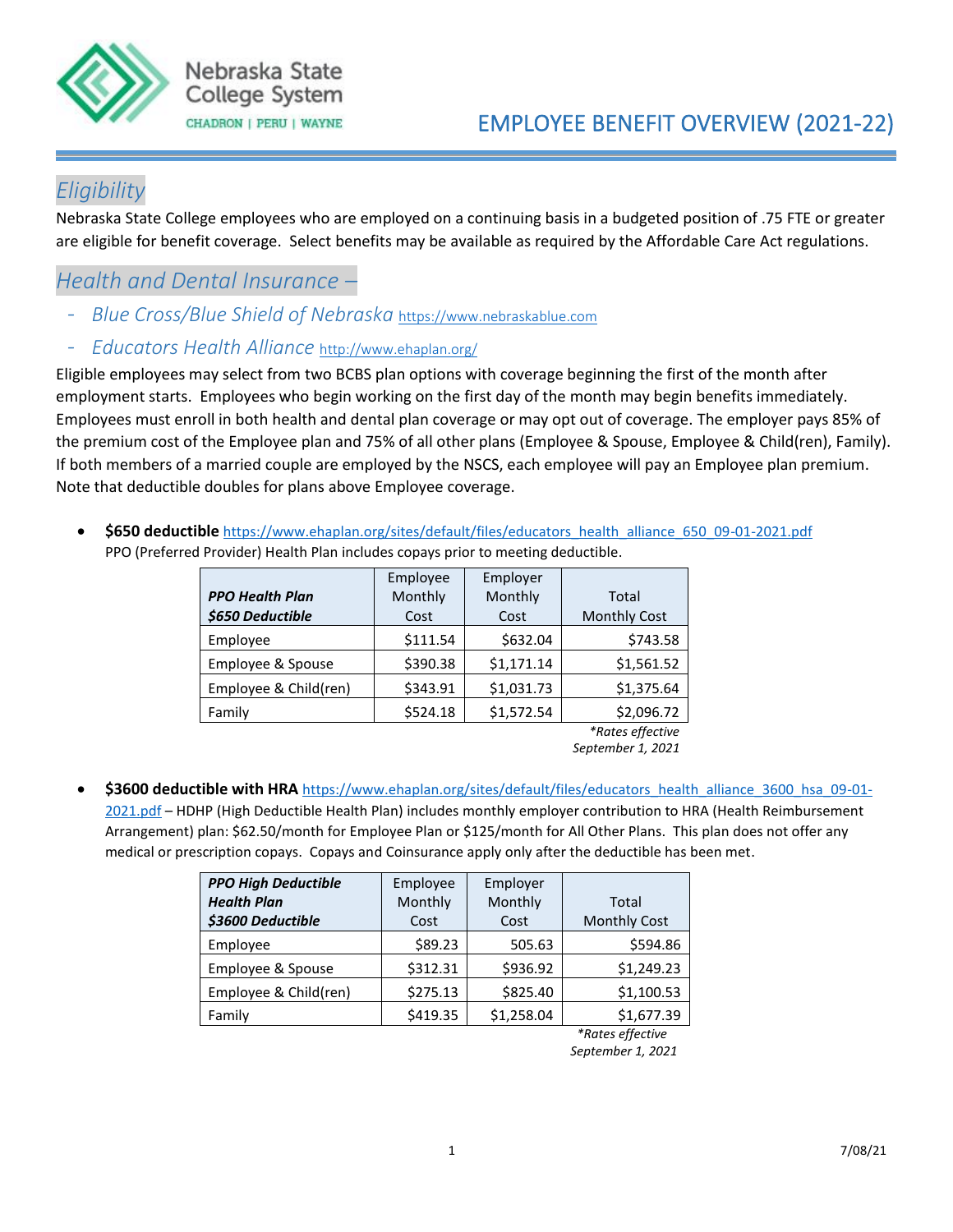• **Dental Plan** [https://www.ehaplan.org/sites/default/files/educators\\_health\\_alliance\\_dental\\_option\\_5\\_non-std\\_09-01-](https://www.ehaplan.org/sites/default/files/educators_health_alliance_dental_option_5_non-std_09-01-2021.pdf) [2021.pdf](https://www.ehaplan.org/sites/default/files/educators_health_alliance_dental_option_5_non-std_09-01-2021.pdf) - The Dental PPO plan includes two oral exams/cleanings each calendar year with no deductible. Maintenance and Restorative services require \$25 deductible for individual (\$50 family). Orthodontic services are not covered.

| <b>Dental Plan</b><br><b>Option 5 - PPO 100%</b> | Employee<br>Monthly<br>Cost | Employer<br>Monthly<br>Cost | Total<br><b>Monthly Cost</b> |
|--------------------------------------------------|-----------------------------|-----------------------------|------------------------------|
| Employee                                         | \$8.70                      | \$49.31                     | \$58.01                      |
| Employee & Spouse                                | \$30.46                     | \$91.39                     | \$121.85                     |
| Employee & Child(ren)                            | \$26.83                     | \$80.50                     | \$107.33                     |
| Family                                           | \$40.91                     | \$122.73                    | \$163.64                     |

 *\*Rates effective September 1, 2020*

#### *Vision Insurance – Ameritas-VSP* [https://www.vsp.com](https://www.vsp.com/)

The vision insurance program is an optional benefit that provides coverage for eye exams, lenses, frames and contact lenses (deductibles and co-pays apply) using the VSP Network. The employer pays 50% of the Employee plan cost for the plan coverage level selected.

| <b>Vision Insurance</b> | Employee<br>Monthly<br>Cost | Employer<br>Monthly<br>Cost | Total<br><b>Monthly Cost</b> |
|-------------------------|-----------------------------|-----------------------------|------------------------------|
| Employee                | \$4.08                      | \$4.08                      | \$8.16                       |
| Employee & Spouse       | \$13.56                     | \$4.08                      | \$17.64                      |
| Employee & Children     | \$10.16                     | \$4.08                      | \$14.24                      |
| Family                  | \$19.64                     | \$4.08                      | \$23.72                      |

*\*Rates effective* 

*September 1, 2021*

### *Flexible Spending Accounts – ASI Flex* <http://www.asiflex.com/>

This optional benefit allows employees to pay eligible out-of-pocket health and dependent care expenses using pre-tax dollars. Per IRS regulations, employees must "use or lose" the amount contributed to this account each plan year (September 1 – August 31) and cannot roll it into the next plan year. The annual contribution limits are \$2,750 for the health care flexible spending account and \$5,000 if married filing joint income tax returns or filing single as head of household (\$2,500 if married and filing separate income tax returns) for the dependent care flexible spending account.

### *Life Insurance – Madison National Life* <http://www.madisonlife.com/>

Eligible employees are provided \$30,000 group term life insurance coverage at no cost to the employee. Employees may purchase additional life insurance for themselves and dependents. Eligible coverage for children begins at 6 months of age. Benefits and premiums are reduced by 50% at 70 years of age. Eligibility of Insurance review may apply.

| Employee       | Employee            |
|----------------|---------------------|
| Life Insurance | <b>Monthly Cost</b> |
| \$10,000       | \$3.25              |
| \$20,000       | \$6.50              |
| \$50,000       | \$16.25             |
| \$100,000      | \$32.50             |
| \$180,000      | \$58.50             |

| Dependent                                      | Employee            |
|------------------------------------------------|---------------------|
| Life Insurance                                 | <b>Monthly Cost</b> |
| Option 1:<br>\$2,000 spouse/<br>\$2,000 child  | \$0.80              |
| Option 2:<br>\$10,000 spouse/<br>\$5,000 child | \$3.25              |